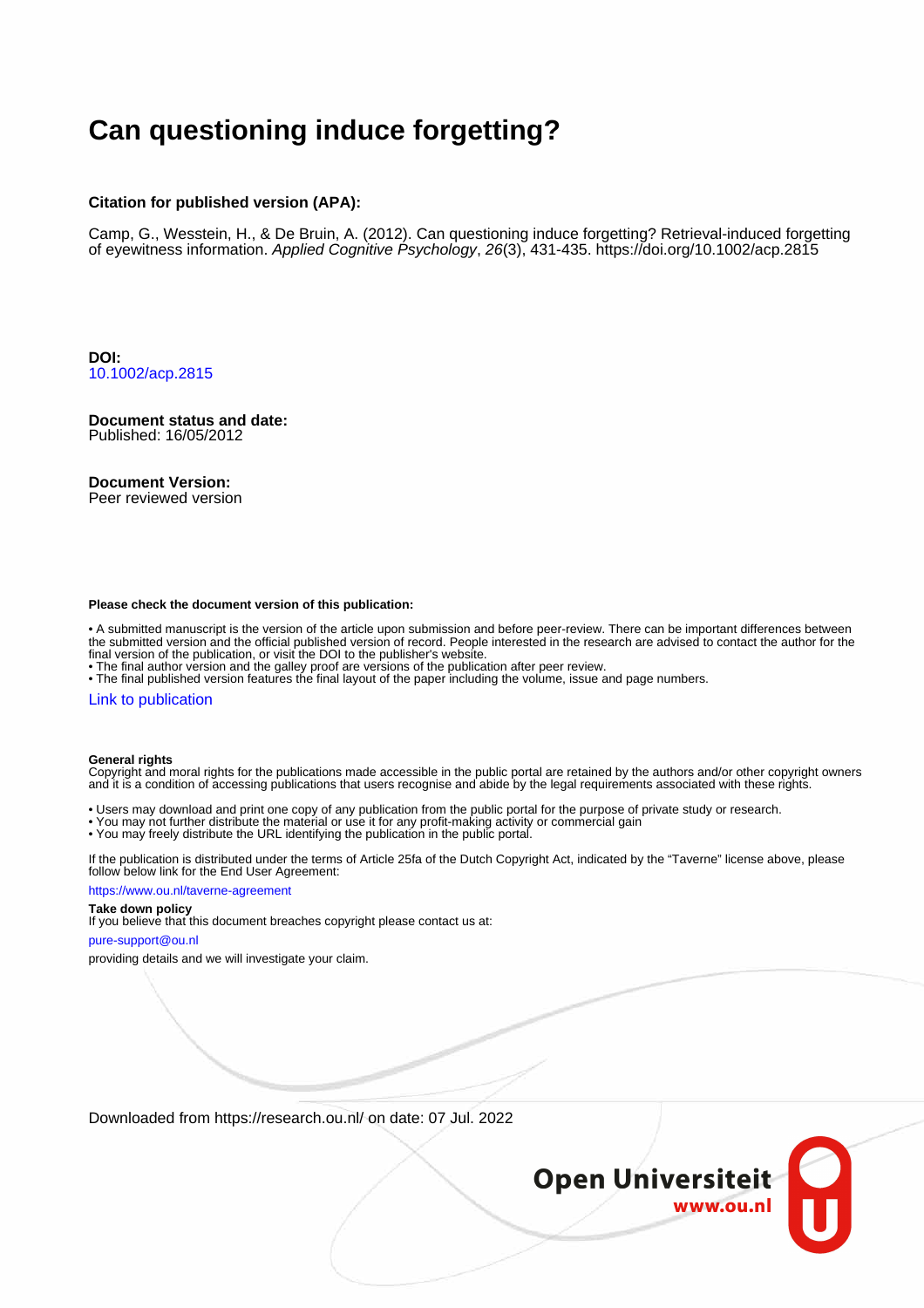# Can Questioning Induce Forgetting? Retrieval-Induced Forgetting of Eyewitness Information

# GINO CAMP<sup>1</sup>\*, HENRIEKE WESSTEIN<sup>1</sup> and ANIQUE B. H. DE BRUIN<sup>1,2</sup>

 ${}^{1}$ Department of Psychology, Erasmus University Rotterdam, Rotterdam, The Netherlands

 $^{2}$ Department of Educational Development and Research, Maastricht University, Maastricht, The Netherlands

Summary: In eyewitness situations, questioning can be seen as a form of retrieval practice that may have detrimental effects on eyewitness memory. Memory research has demonstrated that retrieval practice may not only enhance memory for practiced information but also induce forgetting of related information. The present study examined the effect of retrieval practice on forgetting in eyewitness memory. First, we investigated whether asking questions about particular offender characteristics can induce forgetting of other offender characteristics. Second, we examined whether this forgetting effect is limited to information from the practiced offender or may also influence memory for characteristics of others present in the crime scene. Third, we studied whether forgetting of eyewitness information occurs in the absence of output interference effects. We found that questioning induced forgetting of offender characteristics. Moreover, the forgetting effect was not limited to information about the practiced offender. Finally, forgetting was found even when output order was experimentally controlled. Copyright  $\odot$  2011 John Wiley & Sons, Ltd.

When an eyewitness is questioned about an event he or she witnessed, this involves retrieval of relevant information from memory. For example, when asked about the characteristics of an offender, eyewitnesses may retrieve the offender's eye colour or haircut from memory. Memory research has demonstrated that retrieving information from memory may enhance memory for the same information at a later time (e.g. Roediger & Karpicke, 2006). However, the very act of questioning may also impair the eyewitness's memory for information that is related to the information that was retrieved. For example, retrieving the offender's eye colour or haircut may induce forgetting of related offender characteristics that the eyewitness was not questioned about (e.g. his shoes, the colour of his pants). Thus, remembering may cause forgetting. This counterintuitive phenomenon, known as retrieval-induced forgetting (RIF) (e.g. Anderson, Bjork, & Bjork, 1994; Bäuml, 2002), has important implications for practical domains such as eyewitness memory. Retrieval of particular information in an eyewitness situation may lead to forgetting of related information from the eyewitness situation. If this occurs, valuable information may be lost.

Retrieval-induced forgetting has been investigated using the retrieval practice paradigm (e.g. Anderson et al., 1994; Anderson & Spellman, 1995). In this paradigm, participants first study category–exemplar pairs such as WEAPON– sword, WEAPON–bomb and FURNITURE–couch. Then, in the retrieval practice phase, participants retrieve half of the items from half of the categories from memory in a cued recall task (e.g. WEAPON–sw\_\_\_). Finally, in the test phase, memory for all studied items is tested. Typically, practiced items such as sword are remembered better than control items from unpracticed categories such as couch. Crucially, memory for unpracticed items from practiced categories such as bomb is impaired compared with control items from unpracticed categories. This RIF effect has been attributed to inhibitory processes (e.g. Anderson, 2003; Levy & Anderson, 2002). In this account, competition between category members at retrieval practice (e.g. between sword and bomb) induces suppression of the non-target item (bomb) leading to forgetting of that item at test. Alternatively, the interference account of RIF proposes that, rather than suppression of the item itself, it is the strengthening of the association between the WEAPON and sword at retrieval practice that causes the forgetting effect (e.g. Camp, Pecher, & Schmidt, 2007; Perfect et al., 2004; Mensink & Raaijmakers, 1988). Both theories assert, however, that RIF is caused by retrieval practice with associated information.

The retrieval practice paradigm closely mimics the process of eyewitness questioning. Eyewitnesses are questioned about various aspects of the event they witnessed. For example, eyewitnesses may be interrogated about offender characteristics or actions that took place during the event. Following the results of the retrieval practice paradigm, retrieval of a subset of these characteristics or actions may induce forgetting of valuable information that is related to these characteristics or actions.

# Retrieval-induced forgetting of eyewitness information

A number of studies have investigated whether RIF may occur in eyewitness situations. The typical procedure of these experiments is that participants were first shown information from a crime scene that could be classified into different categories. Then, participants practiced with half of the items from half of the categories. Finally, participants' recall was tested for all items of the studied categories. In most cases, these studies demonstrated a forgetting effect for unpracticed information from practiced categories. Forgetting was found for stolen items belonging to a specific category (MacLeod, 2002; Shaw, Bjork, & Handal, 1995; Saunders & MacLeod, 2006), for characteristics of criminals (MacLeod, 2002; Migueles & García-Bajos, 2007) and also for actions that are low in typicality rather than high in typicality (García-Bajos, Migueles, & Anderson, 2009). Taken together, these studies have demonstrated that RIF can be found for different types of materials that mimic real-life eyewitness situations, although RIF does not occur with all types of materials (see Migueles & García-Bajos, 2007,

<sup>\*</sup>Correspondence to: Gino Camp, Department of Psychology, Erasmus University Rotterdam, P.O. Box 1738, 3000 DR, Rotterdam, The Netherlands. E-mail: camp@fsw.eur.nl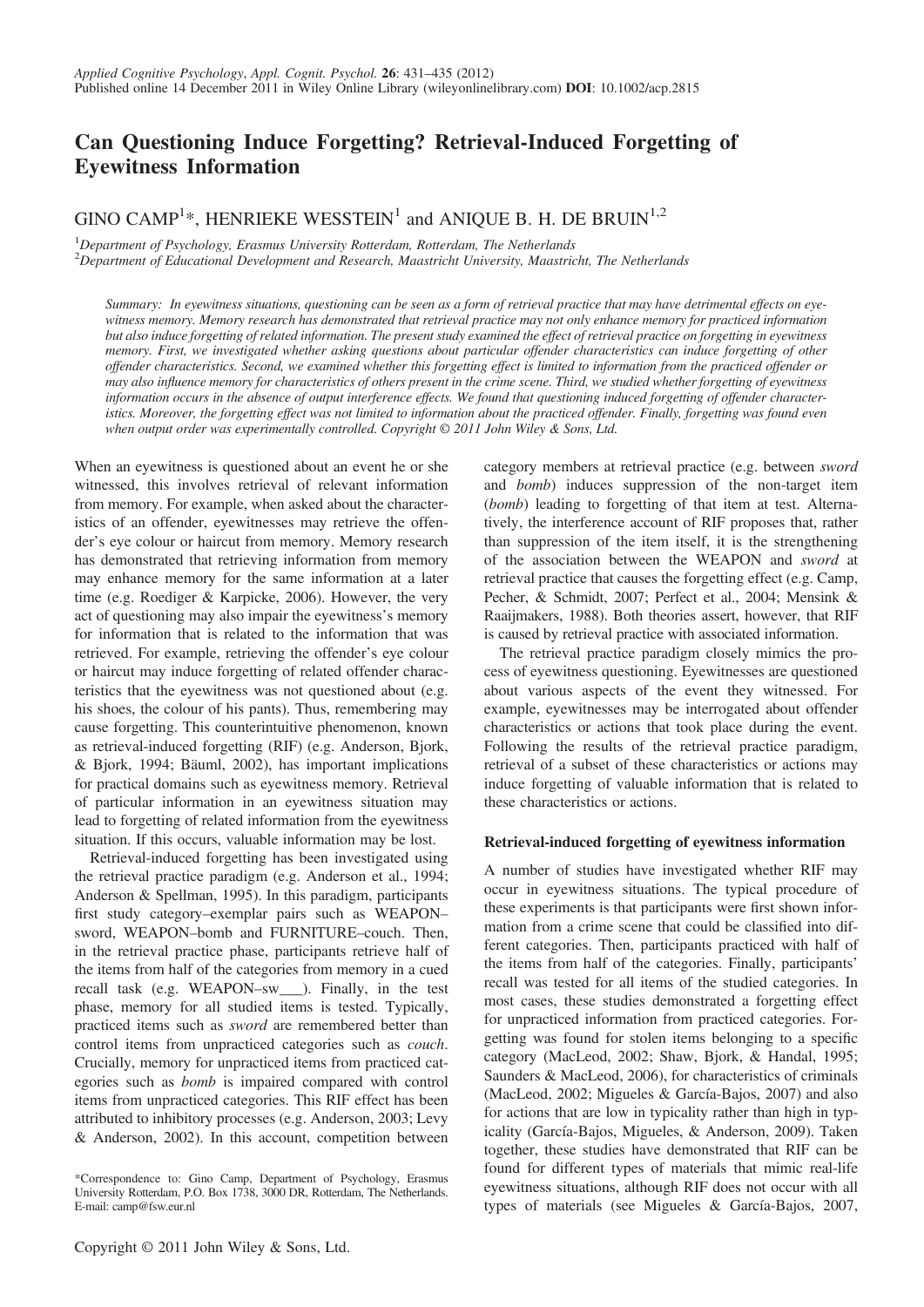Experiment 1; Odinot, Wolters, & Lavender, 2009). Still, a number of important questions that are the focus of the present study remain.

# The nature of the retrieval practice task

What causes the forgetting effect in RIF studies using eyewitness information? Studies investigating the RIF of eyewitness information intend to measure the effect of retrieval practice on eyewitness information. In RIF experiments using word pairs, the retrieval cue in the retrieval practice phase consists of the category name, followed by a two-letter word stem (e.g. WEAPON–sw\_\_\_ for sword). However, in eyewitness situations, it is not possible or realistic to present pairs of category names and word stems. As a result, across the different studies investigating RIF in eyewitness situations, a variety of adaptations of the standard retrieval practice task have been used, often including different retrieval practice tasks within a single participant. Shaw et al. (1995) and MacLeod (2002) used a procedure in which questions that increased in difficulty were used. This was performed to maximize practice effects (MacLeod, 2002, p. 140). For example, the first retrieval practice question for the target item Harvard sweatshirt was 'I think my friend Julia wore her Harvard sweatshirt. Was there a Harvard sweatshirt on the desk?' The second question was 'Was there a grey sweatshirt on Janet's desk? If so, what was the name on the sweatshirt?' and the third question was 'Were there any sweatshirts on the desk? What was written on the sweatshirt?' Because it was not investigated what the effect of these different question types was in isolation, it is uncertain which question types attributed to the forgetting effects found in these experiments. It could be that the forgetting effect is caused at least in part by presenting aspects of the original target item in the question. Similarly, Shaw et al. (1995) and Migueles and García-Bajos (2007) presented the target of parts or the target in the first retrieval practice trials (e.g. 'The blonde man is about  $20y$ , ' for the target item 20 years in Migueles and García-Bajos). This may have strengthened the association between the target and the category and may have reduced the probability that other category examples would be retrieved when using the category as the cue in the final test phase. If this were the case, then retrieval would not be crucial in inducing forgetting of related information. Also, it is unlikely that targets themselves or word stems of targets are used in questioning situations because this information is unknown to the interrogator. Moreover, it may very well be that the questions containing word stems were primarily responsible for the forgetting effect found in this study because these questions more strongly resemble the type of question used in experiments using category–exemplar pairs.

We therefore examined the effect of retrieval practice on forgetting of related eyewitness information using questions as they could be asked by police officers in the absence of other types of retrieval practice questions that may add to or even be responsible for the forgetting effect. We used only one type of retrieval practice question that mimicked as closely as possible the type of question a witness would likely be asked when he or she is interrogated, such as 'What kind of trousers was he wearing?' or 'What kind of haircut did he have?' We hypothesized that retrieval practice would still induce forgetting when the retrieval practice task would be solely based on retrieval of the target because both inhibition theory (e.g. Levy & Anderson, 2002) and interference theory (e.g. Camp et al., 2007) predict that retrieving targets at retrieval practice induces forgetting of other category members at test.

## Effects of retrieval practice beyond the practiced category

The second question that was addressed in this study concerns the scope of the effects of retrieval practice on other items in memory. Retrieval practice with particular eyewitness information (e.g. the offender's haircut) may not only induce forgetting of directly related information (e.g. the colour of the offender's trousers) but also affect memory for other information from the event (e.g. the victim's hair colour). In studies using category–exemplar pairs as study materials, it has been shown that retrieval practice can also impair recall of items from other categories than the practiced category (e.g. Anderson & Spellman, 1995). This occurs when items from other categories share features with the items that were forgotten because of retrieval practice (Anderson & Spellman, 1995; Anderson, Green, & McCulloch, 2000). This may also occur when the items from other categories share features with the practiced items, because these items may compete for activation at retrieval practice. In line with these predictions, Saunders and MacLeod (2006, Experiment 2) demonstrated that retrieval practice with a subset of items stolen from a house not only induced forgetting of other items from the same house but also induced forgetting of items from another house that was not practiced. Forgetting occurred for items related to practiced items as well as for items related to unpracticed items from the practiced house.

In other studies, a between-subjects control group that did not receive retrieval practice was added to investigate the effect of retrieval practice on items from control categories (MacLeod, 2002; Migueles & García-Bajos, 2007; Shaw et al., 1995). No effects of retrieval practice on control items were found in these studies. In the current study, however, we used a within-subjects design to assess the effect of retrieval practice on control items from categories that were not practiced. We hypothesized that retrieval practice would also induce forgetting of control items from unpracticed categories (i.e. characteristics of the unpracticed offender). Control items can compete for activation with practiced items because they share the same retrieval cue (e.g. haircut or hair colour), which could lead to forgetting of control items.

## Output interference

In all studies in which RIF was found in an eyewitness situation, free recall was used to test memory during the final test phase. In free recall tests, participants are asked to reproduce as many items as they can in any order. A problem of using free recall tests in the retrieval practice paradigm is that output interference can contribute to the forgetting effect (e.g. Anderson, 2003; Anderson & Bell, 2001). Typically, practiced items are recalled first in a free recall test because they were previously strengthened. This can lead to further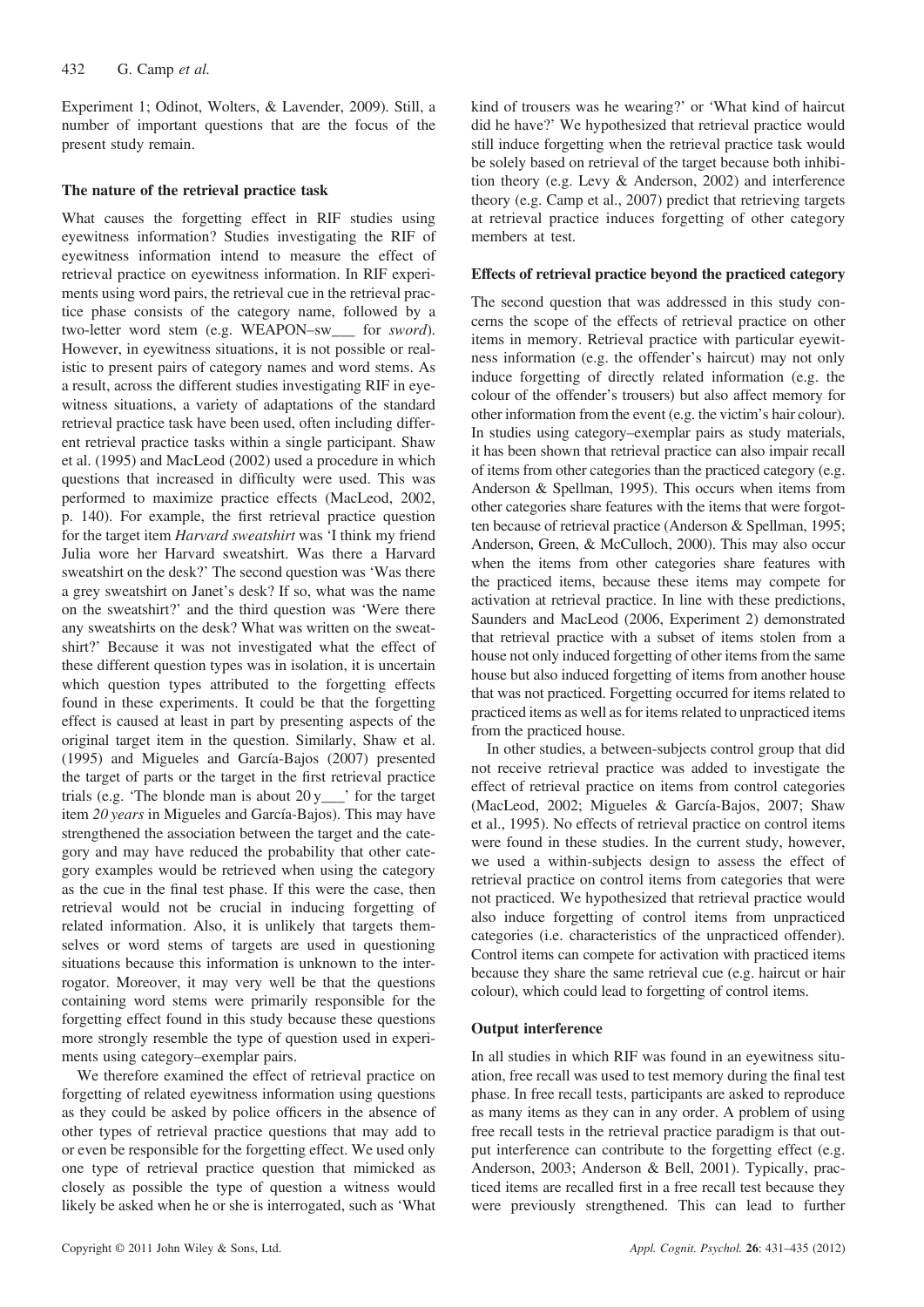impairment of recall for unpracticed items from practiced categories relative to control items from unpracticed categories. This impairment based on output interference may add to or even cause the forgetting effect. Two studies on RIF in eyewitness situations have used post hoc tests to determine the effects of output interference on the forgetting effect and found no effect of output order (García-Bajos et al., 2009; MacLeod, 2002). However, none of the studies on RIF in eyewitness situations controlled output order in their experimental design. A simple way to accomplish this is to use questions that are specific for only one experimental item in the final test phase. When specific questions are used, practiced items can be tested last in the test sequence, thereby eliminating the effect of output interference. We hypothesized that the RIF effect would still occur when the effect of output order was eliminated because both inhibition theory (e.g. Levy & Anderson, 2002) and interference theory (e.g. Camp et al., 2007) predict forgetting due to the act of retrieval in the retrieval practice phase. Because we were interested solely in the effect of retrieval practice on forgetting, we tested practiced items last in our experiment.

# **METHOD**

#### Participants

The participants in the experiment were 76 psychology students at Erasmus University Rotterdam. All were proficient speakers of Dutch and received course credit for participation.

#### Materials and design

We chose the robbery video used by Migueles and García-Bajos (2007) as the study material because this short (50 seconds) and fast-paced video of a robbery closely mimics a real-life eyewitness situation. The video portrays a man withdrawing money from a cash machine who is robbed by a blonde and a dark-haired man. The offenders flee and are followed by a security guard who chases them across a mall, knocking several people over. The offenders then run down the steps of an escalator and escape. The offender characteristics about which the participants were questioned were based on the characteristics used by Migueles and García-Bajos in their second experiment. Migueles and García-Bajos used 12 characteristics for each offender. The retrieval practice questions we used were based on the questions used by Migueles and García-Bajos in the second part of the retrieval practice phase. These were questions that could have been asked by police officers interrogating eyewitnesses (e.g. 'What kind of haircut did the offender have?') about the appearance of the offenders. The 24 characteristics and their corresponding questions were translated into Dutch. A pilot study  $(N=7)$  was used to determine whether the translated characteristics and questions were clear and whether they produced the correct answers. Eleven of the 24 characteristics were removed because their corresponding questions were answered incorrectly by most participants (six questions) or because they were answered correctly by most participants (five questions) in the pilot study. They were replaced by seven new

characteristics, resulting in a total of 20 characteristics, 10 per offender. For each offender, six characteristics concerned clothing, three characteristics concerned facial features, and one characteristic concerned build (see Appendix). The terms blonde offender and dark-haired offender were used to identify the robbers.

Two sets of questions (set A and B) were created for each offender. Each set contained questions about five different characteristics. Participants practiced with one set of the characteristics of one of the offenders. The items in the practiced set are called Rp+ items (e.g. the blonde offender's haircut). Unpracticed characteristics of the same offender are called Rp- items (e.g. the colour of the blonde offender's trousers). The characteristics of the unpracticed offender served as corresponding control items for each of these item types. These items are called Nrp+ items (e.g. the dark-haired offender's haircut) and Nrp- items (e.g. the colour of the dark-haired offender's trousers). Thus, we used a within-subjects design with item type (Rp+, Rp-, Nrp+, and Nrp-) as the independent variable and test recall as the dependent variable. Each item served as Rp+, Rp-, Nrp+ or Nrp- item, an equal amount of times across participants (see Camp, Pecher, & Schmidt, 2005; Camp et al., 2007). RIF was measured by comparing recall of  $Rp$  items with recall of Nrp - items.

The distinction between Nrp+ and Nrp- items enabled us to assess whether retrieval of Rp+ items not only induced forgetting of  $Rp$  items but also influenced recall of their corresponding Nrp+ items. It may be possible that retrieval practice of particular characteristics of one offender may affect memory for the corresponding characteristics of the other offender. For example, if the haircut of the blonde offender was practiced, this may influence later recall of the haircut of the dark-haired offender. Retrieval practice with a particular characteristic of one offender (e.g. ponytail) may lead to RIF of the corresponding characteristic of the other offender (e.g. partition in the middle) because they share the same retrieval cue ('What kind of haircut did the offender have?') (Saunders & MacLeod, 2006). To assess this, we compared recall of Nrp+ items with recall of Nrp-items.

## Procedure

Participants were tested individually or in small groups of up to four people. The experiment, following the retrieval practice paradigm (Anderson & Spellman, 1995), consisted of four phases: a study phase, a retrieval practice phase, a distracter phase and a test phase.

In the study phase, participants were informed that they were going to see a video of a crime scene and were asked to pay close attention because they would later be questioned about it. The 50-second video of the robbery was then shown on the computer screen.

In the retrieval practice phase, participants were informed that they would receive a number of questions about the video and that they had 10 seconds to type their answer by using the keyboard. The set of five retrieval practice questions was then presented one by one in random order. The term blonde offender or dark-haired offender was presented at the top of the screen to identify to whom the question referred. This procedure was repeated twice; so, there were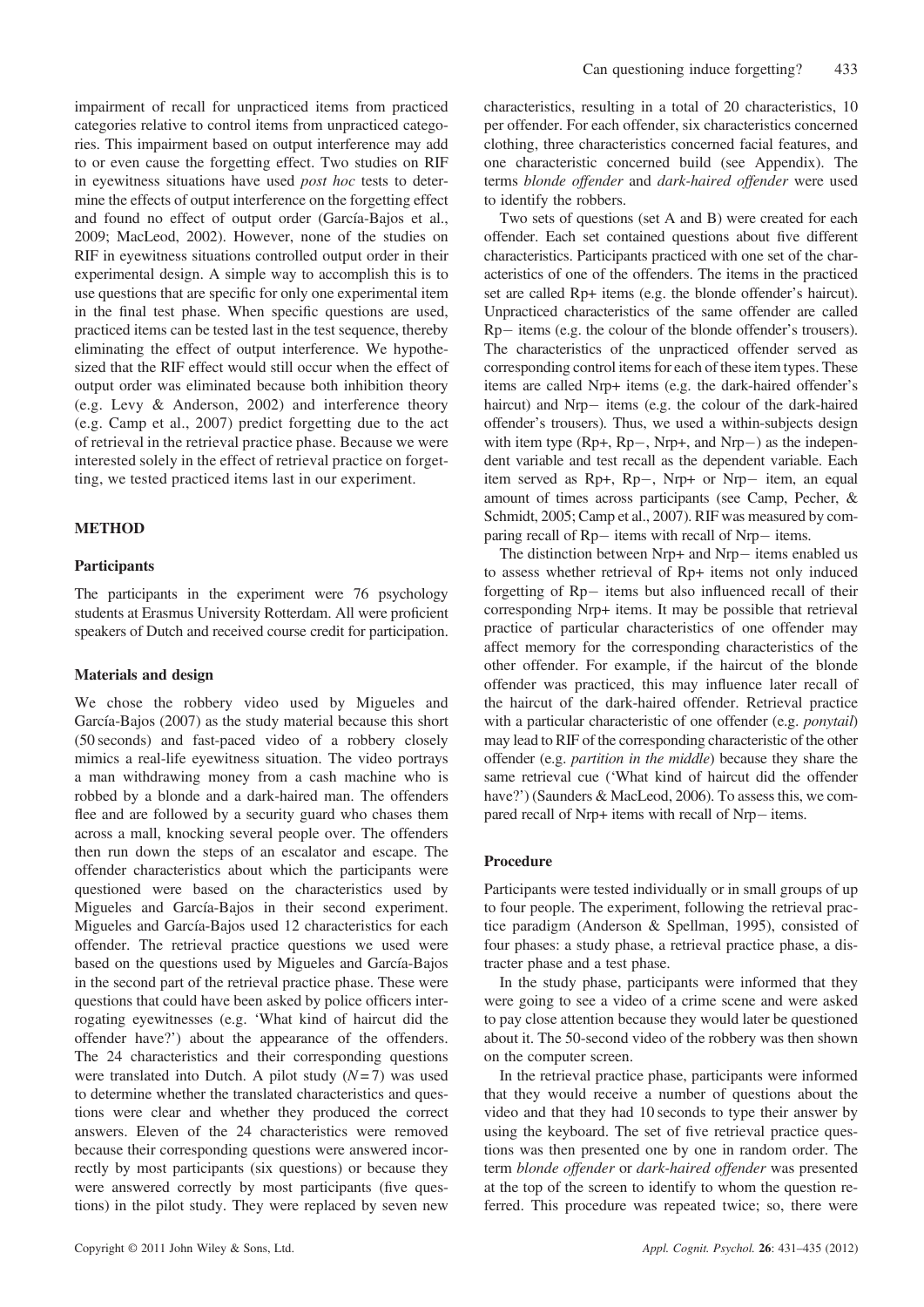three rounds of practice. The retrieval practice phase was followed by a 5-minute distracter phase in which participants performed a visual problem-solving task.

In the final test phase, memory for all 20 items was tested using the item-specific questions that we constructed. Participants were given 10 seconds for each question to type the correct answer by using the keyboard. To control for output order effects, the  $Rp-$ , Nrp+ and Nrp- items were tested first in random order. This enabled us to compare recall of  $Rp-$  item and Nrp- items to determine if RIF would occur. Also, this enabled us to compare recall of Nrp+ and Nrp items to determine whether retrieval practice with Rp+ items affected recall of the corresponding Nrp+ items. Rp+ items were tested last in random order.

## RESULTS

Participants' responses were scored using a loose criterion because the exact description of the features presented in the Appendix were never presented to the participants, as they watched a video in the study phase. Therefore, typing and spelling errors were ignored and synonyms were also rated as correct (e.g. 'trousers' was rated as correct for the feature 'bottoms'). All responses were scored by the second author. To assess the reliability of the scoring procedure, 40% of the responses in the test phase were also scored by the first author, and the overlap in scoring was 98% (629 out of the 640 responses). Both raters were unaware of the experimental condition of the items.

The average retrieval practice success rate was 54.65%  $(SD = 24.20)$ . Recall percentages for the different item types in the test phase can be found in Table 1. To assess whether questioning of a subset of the characteristics of an offender caused forgetting of other characteristics of the same offender, we compared recall of  $Rp - items$  with recall of Nrp – items. A forgetting effect was found,  $t(75) = 2.37$ ,  $p < .05$ ,  $d = .34$ . To assess how questioning of a subset of the characteristics of an offender influenced recall of corresponding characteristics of the second offender, we compared recall of Nrp+ items with Nrp- items. Again, a forgetting effect was found,  $t(75) = 2.20$ ,  $p < .05$ ,  $d = .28$ . These results indicate that asking questions involving retrieval of particular offender characteristics (e.g. the offender's haircut) can not only induce forgetting of other characteristics of that same offender (e.g. the colour of his trousers) but also forgetting of the same characteristics of a different offender (e.g. the second offender's haircut).

As a subsidiary issue, retrieval practice did not seem to lead to facilitation of the practiced characteristics as there was no significant difference between recall of Rp+ items and Nrp+ items,  $t(75) = 1.53$ ,  $p = .13$ ,  $d = .23$ . However, the lack of a significant facilitation effect can easily be explained by the fact that Rp+ items were tested later in the test sequence than their corresponding Nrp+ control items. This was performed deliberately to make enable the previously presented comparison between the recall of Nrp+ and Nrp- items.

# DISCUSSION

The first aim of the current study was to assess whether questions that could be asked during eyewitness interviews about offender characteristics can induce forgetting of related offender characteristics. Previous studies found forgetting of related eyewitness information after questioning (Migueles & García-Bajos, 2007; MacLeod, 2002; Shaw et al., 1995) but used different types of retrieval practice questions within a single participant in which either the target item itself or a word stem of the target item was presented. However, this is highly unlikely in eyewitness situations because the target information is inherently unknown to the questioner. Also, this made it difficult to assess the individual contribution of questions that could be asked by the police in eyewitness interviews to the forgetting effect. In our experiment, we found a forgetting effect by using only questions as they could be used by police officers or judges in eyewitness interviews. This indicates that forgetting can be induced by questioning an eyewitness in the absence of other types of retrieval practice questions that are not likely to occur in eyewitness situations.

Moreover, our results show that the forgetting effect was not limited to information about the offender about who the participants were questioned. Forgetting also occurred for information about the other offender that was similar to the practiced information. For example, if a participant was questioned about the blonde offender's haircut, then this not only induced forgetting of other characteristics of the blonde offender (e.g. the colour of his trousers) but also induced forgetting of corresponding characteristics of the dark-haired offender (e.g. the dark-haired offender's haircut). This study is the first to find forgetting of offender characteristics beyond the category that received retrieval practice (e.g. the blonde offender). This is particularly interesting because previous studies using word pairs as the study material have demonstrated that similarity between practiced and unpracticed items may reduce the forgetting effect

Table 1. Means and standard errors of the mean of the recall percentages of  $Rp+$ ,  $Rp-$ ,  $Nrp+$  and  $Nrp-$  items

|            | $Rp+$ items  | $Rp-$ items  | $Nrp+$ items | $Nrp-$ items | $RIF$ for $Rp-$ items | RIF for Nrp+ items |
|------------|--------------|--------------|--------------|--------------|-----------------------|--------------------|
| Mean (SEM) | 51.32 (3.36) | 43.68 (2.92) | 45.0(3.0)    | 52.89 (3.35) | $9.21*(3.88)$         | $7.89*(3.59)$      |

Note.  $Rp+ items$  are practiced characteristics of the practiced offender (e.g. blonde offender's haircut);  $Rp- items$  are unpracticed characteristics of the practiced offender (e.g. colour of trousers of blonde offender);  $Nrp + items$  are characteristics of the unpracticed offender that correspond with Rp+ characteristics (e.g. dark-haired offender's haircut); and Nrp-items are characteristics of the unpracticed offender that correspond with Rp-characteristics (e.g. colour of trousers of dark-haired offender). RIF for Rp- items represents forgetting of unpracticed characteristics of the practiced offender (e.g. colour of trousers of blonde offender); RIF for Nrp + items represents forgetting of the same characteristics as the Rp+ characteristics of the unpracticed offender (e.g. dark-haired offender's haircut). RIF, retrieval-induced forgetting.

 $*_{p}$  < .05.